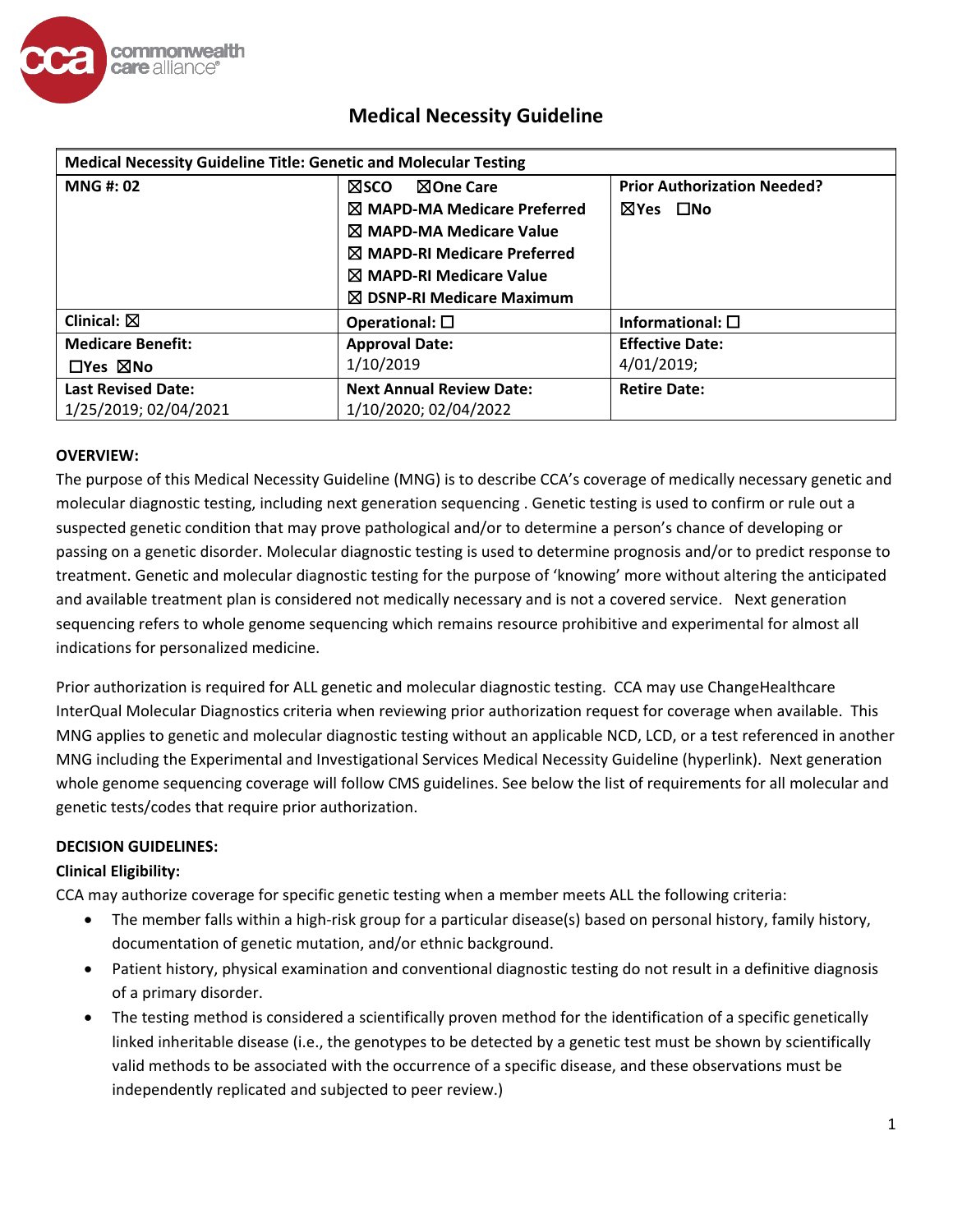

- For **genetic testing**, CCA requires documentation of counseling by an physician geneticist or a board-certified genetic counselor.
- For **molecular diagnostics**, CCA requires that all requests and documentation must be submitted by a physician with training and expertise in the treatment of the targeted disease.
- For **next generation whole genome sequencing,** CCA follows CMS guidelines to approve this specific testing only for 1) members with advanced cancer when the testing could guide treatment or for 2) members with any stage of breast or ovarian cancer. This testing may not be approved if this testing has already occurred at any prior time.
- Documentation must include a letter of medical necessity supporting the request for genetic testing, including a review of the current clinical scenario, risk factors, and Member's family history. **This letter, and any supporting documentation (office notes, medical literature if appropriate) must indicate how the results of the genetic test will directly alter the treatment and/or medical management of the Member's diagnosed condition and/or the Member's current pregnancy.**
- Medical necessity letters or genetic testing request forms submitted by the performing lab and signed by the requesting provider will not be accepted as sole documentation.
- InterQual coverage criteria for requested genetic or molecular testing, when available, must be met.

### **LIMITATIONS/EXCLUSIONS:**

- Testing for the purpose of confirming a suspected diagnosis that can be diagnosed by clinical evaluation will not be covered.
- Genetic and molecular diagnostic tests that are scientifically unproven. Refer to CCA MNG Experimental and Investigational Services.
- Testing for conditions which cannot be altered by treatment or prevented with specific interventions are not considered medically necessary and will not be covered.
- Testing solely for the purpose of informing the care of a Member's family member will not be covered, with the exception for prenatal genetic testing.
- Testing must be performed with an in-network laboratory, if available, per the CCA Member Handbook.
- A duplicate test for an inherited condition unless there is documented uncertainty regarding the validity of the prior test result.
- For testing panels, including but not limited to, multiple genes and/or multiple conditions, testing will be covered only for those genes or tests that are reasonable and necessary in order to obtain necessary information for therapeutic decision making and not the entire panel.

## **KEY CARE PLANNING CONSIDERATIONS:**

N/A

#### **AUTHORIZATION:**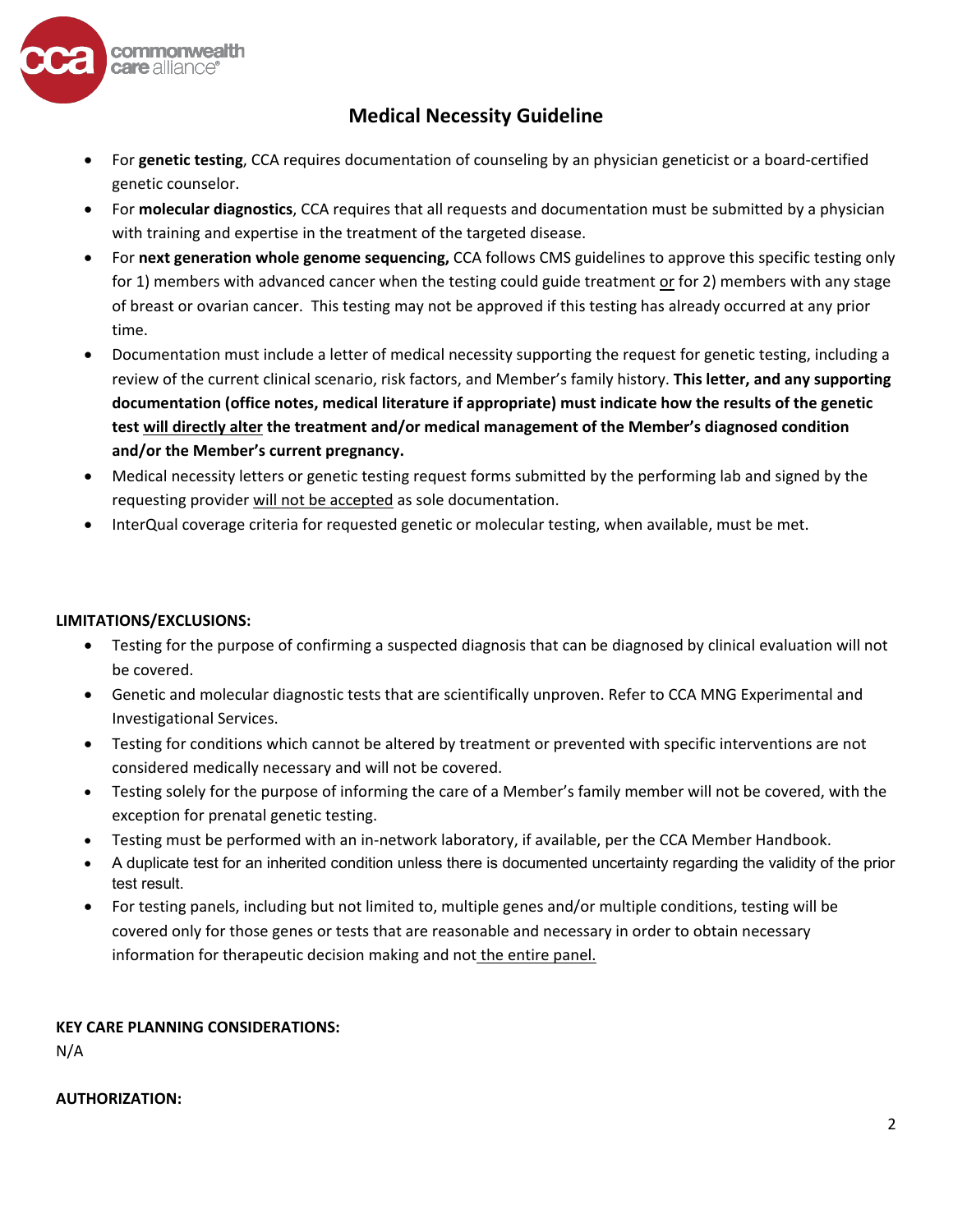

N/A

## **REGULATORY NOTES:**

N/A

#### **RELATED REFERENCES:**

N/A

### **ATTACHMENTS:**

| <b>EXHIBIT A:</b> |  |
|-------------------|--|
| <b>EXHIBIT B</b>  |  |

#### **REVISION LOG:**

| <b>REVISION</b><br><b>DATE</b> | <b>DESCRIPTION</b> |
|--------------------------------|--------------------|
|                                |                    |
|                                |                    |
|                                |                    |

**APPROVALS:**

| Thomas A. Amoroso, MD                      | <b>Medical Director, Utilization Management</b> |  |
|--------------------------------------------|-------------------------------------------------|--|
| <b>CCA Senior Clinical Lead [Print]</b>    | <b>Title [Print]</b>                            |  |
|                                            | 1/4/2019                                        |  |
| Signature                                  | <b>Date</b>                                     |  |
| <b>CCA Senior Operational Lead [Print]</b> | <b>Title [Print]</b>                            |  |
| Signature                                  | <b>Date</b>                                     |  |
| Lori Tishler, MD                           | Senior Vice President, Medical Affairs          |  |
| <b>CCA CMO or Designee [Print]</b>         | <b>Title [Print]</b>                            |  |
| All Tishler                                | 1/10/2018                                       |  |
| Signature                                  | <b>Date</b>                                     |  |